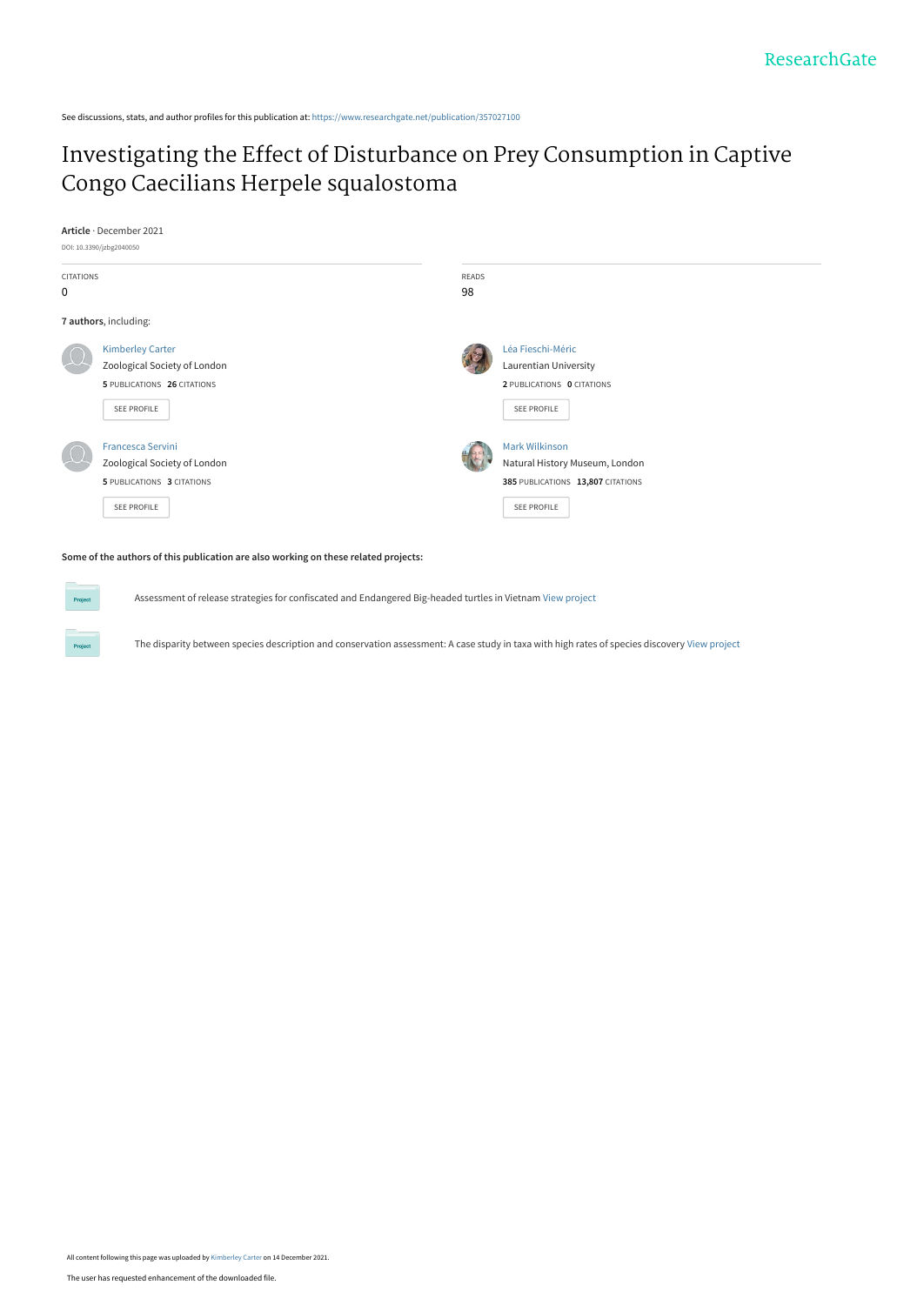

*Article*



# **Investigating the Effect of Disturbance on Prey Consumption in Captive Congo Caecilians** *Herpele squalostoma*

Kimberley C. Carter <sup>1,</sup>\*, Léa Fieschi-Méric <sup>2</sup>, Fra[nce](https://orcid.org/0000-0002-4733-8397)sca Servini <sup>1</sup>, Mark Wilkinson <sup>3</sup>, David J. Gower <sup>3</sup>, **Benjamin Tapley <sup>1</sup> and Christopher J. Michaels <sup>1</sup>**

- Zoological Society of London Outer Circle, Regent's Park, London NW1 4RY, UK;
- francesca.servini@zsl.org (F.S.); ben.tapley@zsl.org (B.T.); christopher.michaels@zsl.org (C.J.M.)
- <sup>2</sup> Genetics and Ecology Research Group, Facility of Science, Engineering and Architecture,
	- Laurentian University, Sudbury, ON P3E 2C6, Canada; leafieschimeric@gmail.com
- <sup>3</sup> Natural History Museum, London SW7 5HD, UK; apodauk@gmail.com (M.W.); d.gower@nhm.ac.uk (D.J.G.)
	- **\*** Correspondence: kimberley.carter@zsl.org

**Abstract:** Maintaining Gymnophiona in captivity provides opportunities to study the behaviour and life-history of this poorly known Order, and to investigate and provide species-appropriate welfare guidelines, which are currently lacking. This study focuses on the terrestrial caecilian *Herpele squalostoma* to investigate its sensitivity to disturbances associated with routine husbandry needed for monitoring and maintaining adequate wellbeing in captivity. Fossorial caecilians gradually pollute their environment in captivity with waste products, and substrate must be replaced at intervals; doing so disturbs the animals directly and via destruction of burrow networks. As inappetence is frequently associated with stress in amphibians, the percentage consumption of offered food types, river shrimp (*Palaemon varians)* and brown crickets (*Gryllus assimilis*), was measured as an indicator of putative stress following three routine substrate changes up to 297 days post-substrate change. Mean daily variation in substrate temperatures were also recorded in order to account for environmental influences on food consumption, along with nitrogenous waste in tank substrate prior to a substrate change and fresh top soil in order to understand the trade-off between dealing with waste accumulation and disturbing animals. We found a significant negative effect of substrate disturbance on food intake, but no significant effect of prey type. Variations in daily soil temperatures did not have a significant effect on food intake, but mean substrate temperature did. Additionally, substrate nitrogenous waste testing indicated little difference between fresh and tank substrate. In conclusion, this study provides a basis from which to develop further welfare assessment for this and other rarely kept and rarely observed terrestrial caecilian species.

**Keywords:** amphibian; behaviour; diet; nitrogenous waste; welfare; zoo research

### **1. Introduction**

Within zoos and other industries maintaining wild animals in captivity, there is a necessary balance to be struck between providing husbandry needs for captive animals and reducing negative effects that such provision may elicit [\[1\]](#page-9-0). Zoo licencing for the United Kingdom (UK), for example, outlines that animals should be checked twice daily while avoiding unnecessary stress or disturbance [\[2\]](#page-9-1). For some species, a frequency of twice daily checks is not feasible either due to the species' natural history making them difficult to visually monitor e.g., fossorial, or because such checks are intrusive and cause significant stress to the animals. Most disturbances such as enclosure changes, handling and restraining, and transportation are temporary and create a short-term change in behavioural responses and glucocorticoid hormone production [\[3](#page-9-2)[,4\]](#page-9-3). However, frequent negative events can cause chronic stress, which in turn causes negative morphological and behavioural responses. Chronic stress may be visible in amphibians through reduced feeding, behavioural inhibi-



**Citation:** Carter, K.C.; Fieschi-Méric, L.; Servini, F.; Wilkinson, M.; Gower, D.J.; Tapley, B.; Michaels, C.J. Investigating the Effect of Disturbance on Prey Consumption in Captive Congo Caecilians *Herpele squalostoma*. *J. Zool. Bot. Gard.* **2021**, *2*, 705–715. <https://doi.org/10.3390/jzbg2040050>

Academic Editors: Kris Descovich, Caralyn Kemp and Jessica Rendle

Received: 28 October 2021 Accepted: 3 December 2021 Published: 14 December 2021

**Publisher's Note:** MDPI stays neutral with regard to jurisdictional claims in published maps and institutional affiliations.



**Copyright:** © 2021 by the authors. Licensee MDPI, Basel, Switzerland. This article is an open access article distributed under the terms and conditions of the Creative Commons Attribution (CC BY) license (https:/[/](https://creativecommons.org/licenses/by/4.0/) [creativecommons.org/licenses/by/](https://creativecommons.org/licenses/by/4.0/)  $4.0/$ ).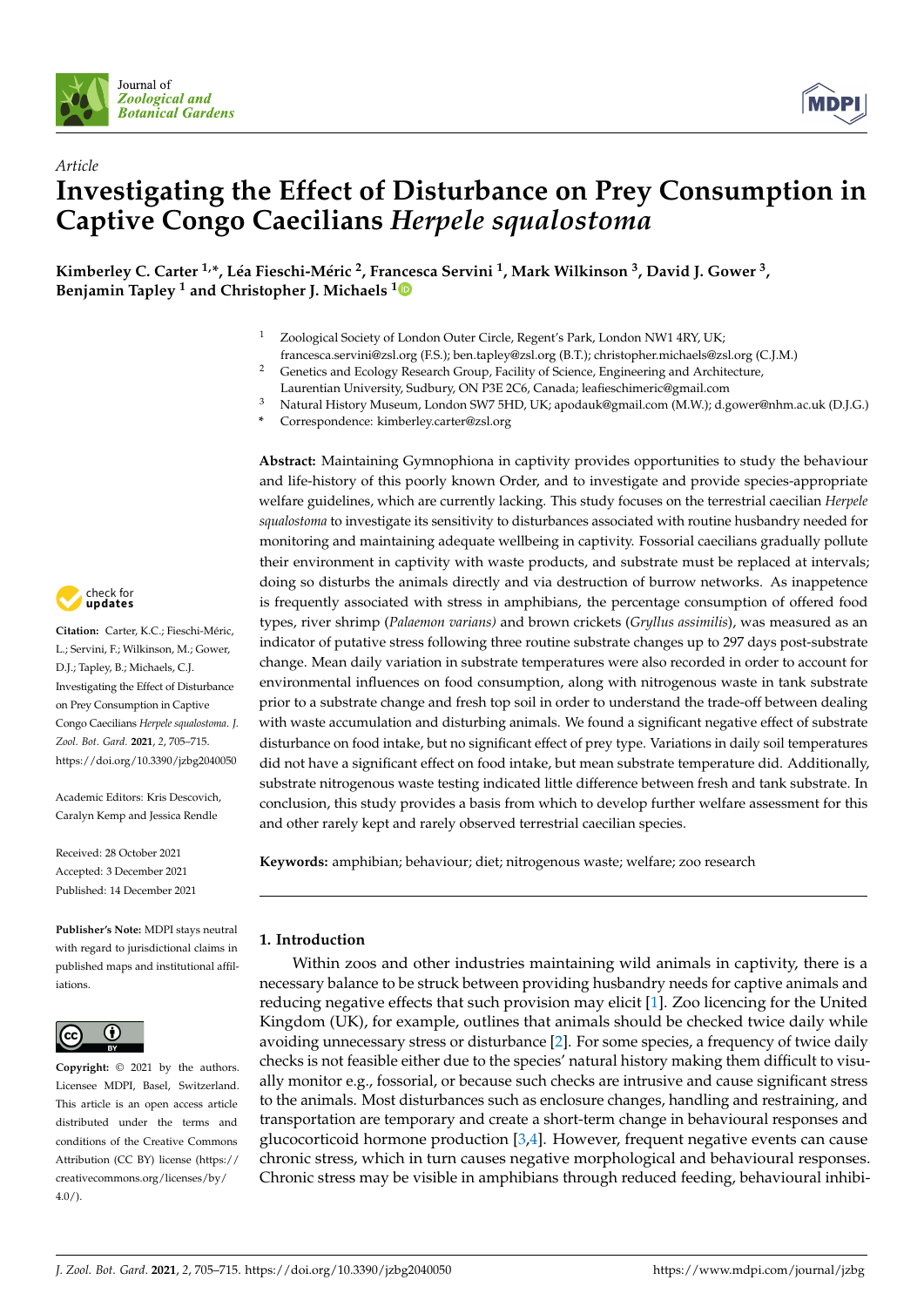tion or decreased activity, hiding, fearfulness, frequency of startle responses, stereotypies, raised or changed posture and/or displacement behaviours [\[5](#page-9-4)[–8\]](#page-9-5).

However, behavioural responses can often be difficult to interpret and a good understanding of what is deemed an appropriate response and what are abnormal or deleterious responses for both the individual and the species is needed [\[3,](#page-9-2)[9\]](#page-9-6). Changes in activity or arousal can equally be caused by positive or negative stimuli, and these should be interpreted in the context of what might be typical for that species and for the situation. The frequency of arousing events is also expected to impact activity and behavioural responses. A good knowledge of the species' natural history as well as individual animal history is needed to fully understand their husbandry needs [\[3\]](#page-9-2), but for many rarely seen and understudied species this dearth of knowledge can create challenges for quantifying optimum requirements within captive settings.

One such group of little studied and poorly known animals are the elongated, limbless amphibians, caecilians (Order: Gymnophiona). There are about approximately 215 currently recognised species within the Order [\[10\]](#page-10-0) with only six species currently being kept in zoos [\[11\]](#page-10-1). Many terrestrial caecilian species spend most of their lives in soil, making these animals difficult to monitor [\[12,](#page-10-2)[13\]](#page-10-3). Alongside invertebrates, fossorial (burrowing) caecilian species may play an important part in engineering and maintaining ecosystems by influencing the structure of the soil and the distribution and cycling of organic matter [\[14](#page-10-4)[–17\]](#page-10-5). However, caecilians are generally understudied, with most studies on fossorial vertebrate species focussing on burrowing mammals [\[15\]](#page-10-6) in conjunction with a general overall bias away from studying amphibians [\[18\]](#page-10-7). Additionally, within amphibian research, caecilians, in general, are one of the least studied groups. As well as potentially providing direct benefits to species conservation, maintaining caecilians in captivity provides an opportunity to study various aspects of their biology, and develop and validate methods that can be used to understand and conserve them [\[13](#page-10-3)[,19](#page-10-8)[–25\]](#page-10-9).

In this work, we studied the Congo caecilian (*Herpele squalostoma*), a fossorial caecilian from lowland forests and agricultural habitats across Nigeria, Cameroon, Central African Republic, mainland Equatorial Guinea and Bioko Island, Gabon, Congo, and the western Democratic Republic of Congo, with possible records in Angola [\[26\]](#page-10-10). *Herpele squalostoma* is reported to be locally abundant and sporadically traded (in large numbers on occasion) in the commercial international pet trade [\[12,](#page-10-2)[20](#page-10-11)[,27\]](#page-10-12). Despite this reported abundance, little is known about the ecology of this species [\[28\]](#page-10-13). Listed as Least Concern [\[26\]](#page-10-10), *H. squalostoma* is not threatened, however this species can act as an analogue model to develop caecilian husbandry techniques to apply to more threatened taxa [\[29\]](#page-10-14). Currently this species is poorly represented in zoological collections that may aid in natural history research, with only 13 animals maintained between two institutions [\[11\]](#page-10-1). Due to the fossorial nature of this, and most, caecilian species it is difficult to monitor and assess behavioural responses that could inform welfare provisions within captive settings [\[13\]](#page-10-3). Prey consumption where food items are placed on the surface is one of the few visual and external measures of wellbeing for this study species.

This study evaluates the effects of disturbance from three substrate change events on the food consumption in *H. squalostoma*. We propose the proportion of prey consumption is a suitable, non-invasive, measure of putative stress in that species. Through this work, we aim to better understand the susceptibility of *H. squalostoma* to environmental disturbance and provide evidence to inform best husbandry practices that reduce negative welfare impacts and ensure that these needs are met.

#### **2. Materials and Methods**

#### *2.1. Animal Models, Experimental Design, and Data-Collection*

Four *H. squalostoma* of unknown sex and age were maintained at the Zoological Society of London (ZSL) London Zoo, on loan as part of a collaborative project with the Natural History Museum's Herpetology Research Group. Animal lengths ranged from 51.5–56.9 cm (as of February 2021) indicating that all animals were of adult age, though the exact ages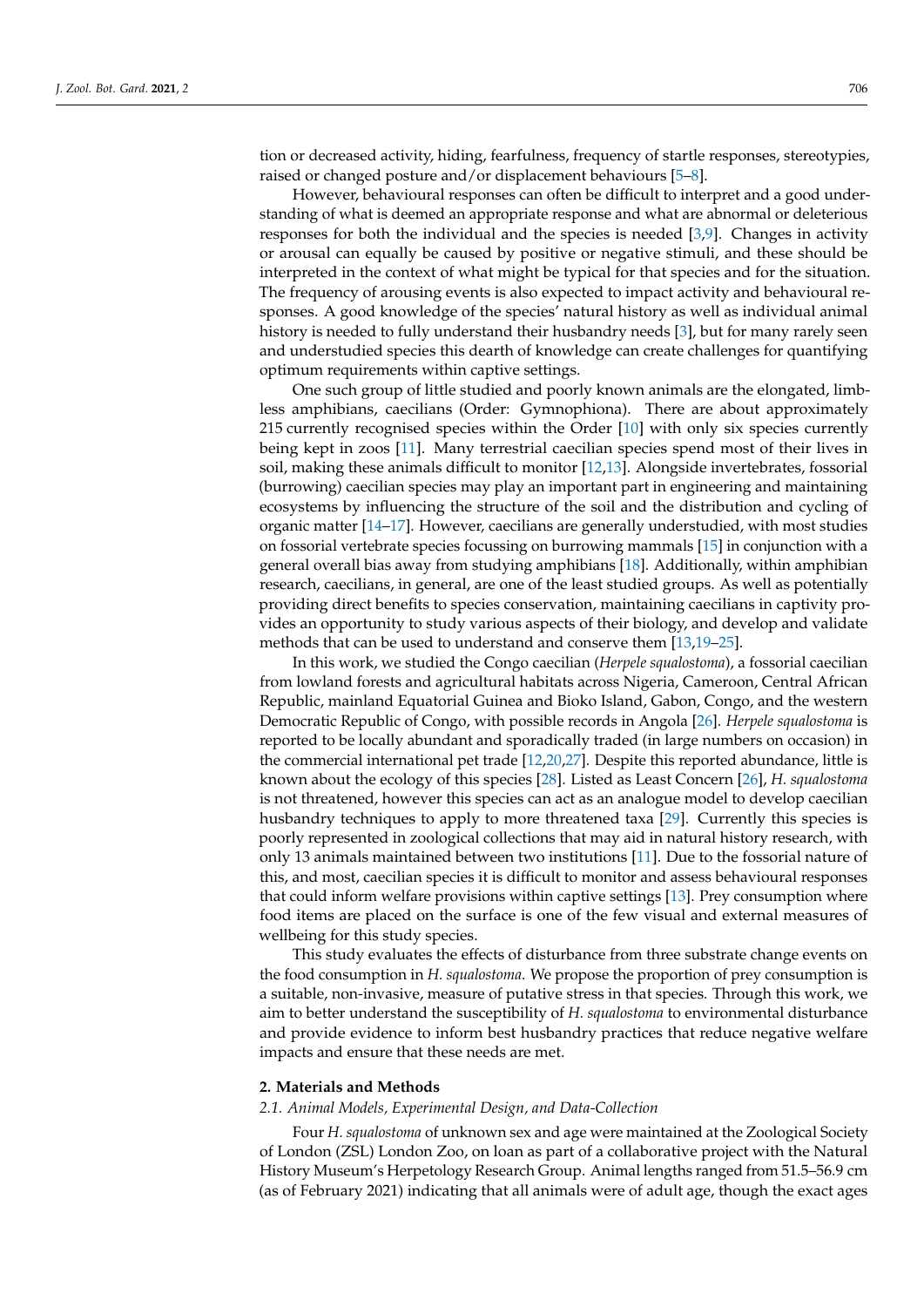are unknown. The enclosure was designed to mimic descriptions and photographs of wild habitat [\[9](#page-9-6)[,28](#page-10-13)[,29\]](#page-10-14). They were housed as a group in a 135 cm L  $\times$  71 cm H  $\times$  60.5 cm W glass enclosure (Custom Aquaria, Rushden, UK) with a substrate depth of 30 cm at the front of the tank, sloping upwards to a depth of 43 cm at the rear which was intended to improve the visitors view and the aesthetic of the enclosure. The enclosure had a small open column of water in the back right corner at a depth of 16–21 cm, permeable via a cork barrier to the substrate layer and planted with Radican Sword (*Echinodorus muricatus).* This allowed for a permanent layer of water in the base of the enclosure, ensuring the substrate layer retained moisture. Grasses (*Carex morrowii* and *C. m. variegata*) were planted in the terrestrial areas to provide surface cover, substrate structure and root structures for egg clutches to be laid around [\[30–](#page-10-15)[32\]](#page-10-16). The substrate consisted of topsoil with buried masses of dried leaves of mixed tree species, cork tubes lined with clay and branches to provide potential nest sites.

Substrate minimal and maximal daily temperatures were recorded with a digital probe thermometer (ETI Ltd., Worthing, UK) at approximately 20 cm substrate depth from the surface, enabling us to approximate daily mean substrate temperatures as (Tmin + Tmax)/2 (thereafter referred to as "average temperature"), and the daily range of substrate temperature variation (Tmax–Tmin) on feeding days. Readings of maximum and minimum temperatures were taken only once per day. The room climate control provided ambient temperatures aligning with climate data for Yaounde, Cameroon based on field study sites [\[30\]](#page-10-15). Outdoor temperatures and sunlight influenced the substrate temperatures somewhat because the public-facing side of the tank is within 2 cm of the room show window.

The caecilians were fed a diet consisting of defrosted river shrimp (*Palaemon varians*) kept whole or halved if >2 cm total length; defrosted, gut-loaded, killed adult brown crickets (*Gryllus assimilis*); and small live worms *(Dendrobaena* sp.). Weights of whole shrimp were c. 0.3 g and brown crickets c. 0.5 g. This was designed to replicate the wild diet within the confines of what we can reasonably source [\[33](#page-10-17)[,34\]](#page-10-18). Each prey type was given independently on a set schedule alternating between food types, and the animals were fed three times per week (Monday, Wednesday, and Friday) between 8:30 a.m.–5 p.m., most often before 12 p.m. Shrimp or crickets (Shrimp, Max = 54, Min = 12, Median = 27; Cricket,  $Max = 45$ ,  $Min = 12$ ,  $Median = 25$ ) were offered on feed days, placed near burrow entrances to increase accessibility for the animals. The remaining number of prey items were counted the following day before being discarded. Live *Dendrobaena* worms were offered once per week on a set feed day but were excluded from this study as they could not be counted and removed without substantial disturbance to the animals. The number of prey items offered were relatively the same quantity irrespective of the number of tunnel entrances available, which greatly reduced post-substrate change. Because the quantity and size of the prey items offered varied between feed days, the proportionate consumption was calculated. Food intake was recorded after every non-worm feed, with a total of 147 observations over the course of our study, which lasted a total of 598 days (from 7 February 2020 to 27 September 2021).

Substrate changes for the study caecilians are typically performed every six to eight months to minimise frequent disturbance to animals and burrow structures while providing adequate environmental needs, for example by preventing the build-up of nitrogenous waste to detrimental levels. Due to an interruption from the 2020 COVID-19 pandemic, which created staff shortages and increased pressure on staff workload, a substrate change was postponed and occurred approximately ten months (297 days) after the previous change. During substrate changes the animals are caught, placed into separate plastic 9 L Really Useful Boxes (Really Useful Products Ltd., Castleford, UK) filled nearly full with tank substrate, to allow the animals to burrow, before being visually checked, weighed, and photographed for subsequent morphological measurements via ImageJ [\(https://imagej.](https://imagej.nih.gov/ij) [nih.gov/ij,](https://imagej.nih.gov/ij) accessed on 21 September 2021) [\[35\]](#page-10-19). The enclosure was then stripped with all old substrate discarded and replaced with fresh 25 L bags of topsoil (B&Q, London, UK) that was pre-warmed to the same temperature as the enclosure substrate. Plants and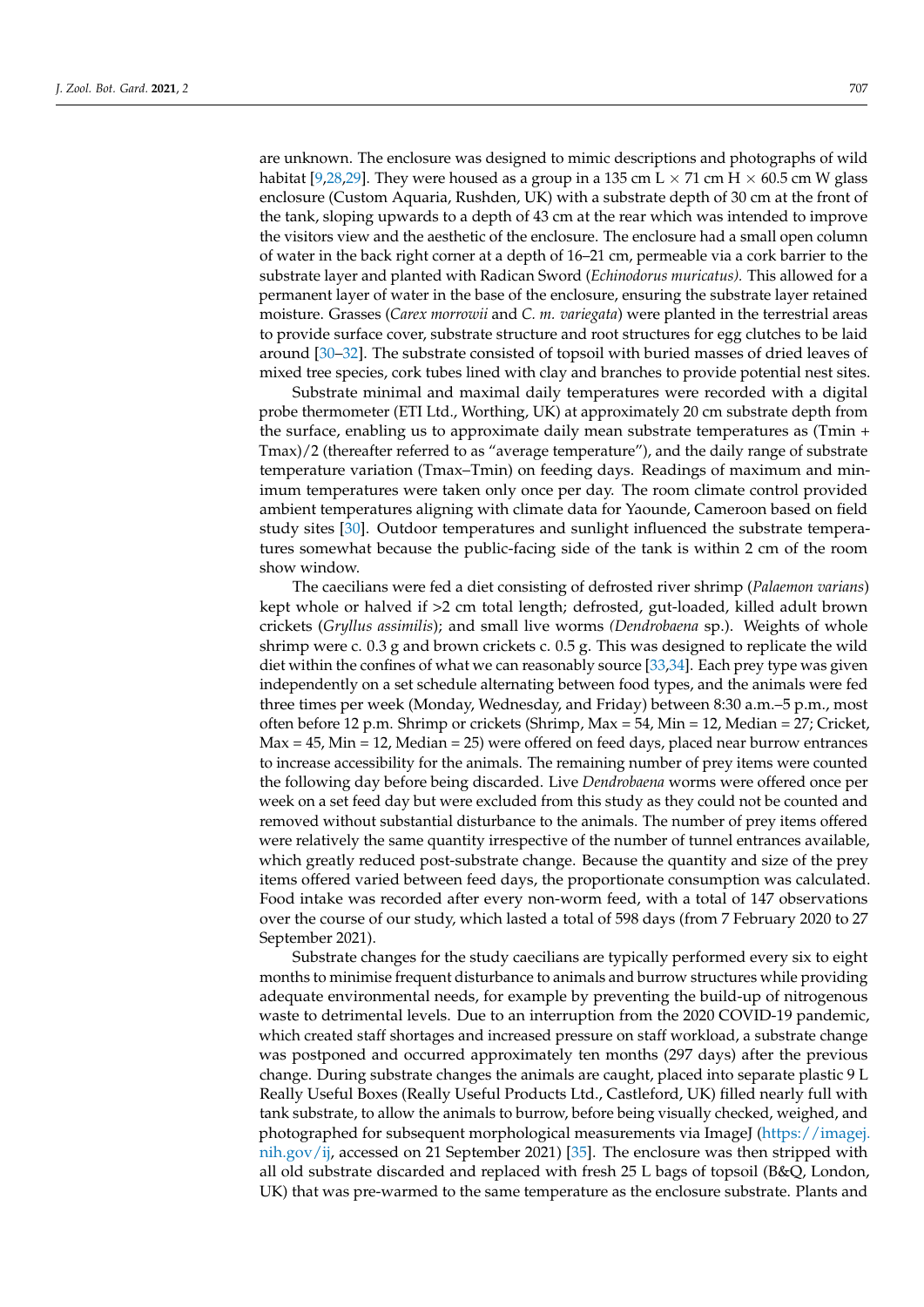furnishings were retained and replaced in the enclosure with the new substrate. Caecilians were then reintroduced to the enclosure by placing them on the surface of the new substrate. Substrate change duration were between four to five hours and animals were not fed while contained in the Really Useful Boxes. A subsequent change occurred within the usual time frame at around seven months (218 days) from the last change. Substrate changes were carried out on 26 November 2019, 21 April 2020 and 16 February 2021.

Substrate samples were taken from the tank during the removal of the substrate on the day of the most recent substrate change, and of fresh substrate taken directly from the bags of topsoil, provided by the supplier. Samples were taken from three locations within the tank, and from three different randomly selected bags of fresh substrate. Samples were only taken once, during this most recent change, and results did not include previous substrate changes. Samples of 10 g substrate were suspended in 100 mL reverse osmosis (RO) water before being filtered through coffee filter paper (Filtropa Unbleached Coffee Filter Papers, Size 4) overnight at a temperature of  $0.3-0.5$  °C. The sample water was removed with a pipette so as not to disturb the final sediment layer. This was tested with Salifert profitest (Duiven, Netherlands) nitrate water tests and Palintest (Gateshead, UK) ammonia and nitrite water tests using a Palintest Interface photometer 7500. The concentration of ammonia, nitrite and nitrate was recorded to assess waste build up in the substrate and the mean test results were calculated per condition. These variables were also measured against the RO water to control for any nitrogenous waste contamination.

#### *2.2. Statistical Analysis*

A full generalized linear mixed model (GLMM) was built with a binomial error distribution and a logit link function [\[36\]](#page-10-20) for the proportion of food items eaten as the response variable, to test for the effect of temperatures on amount consumed. Days since the last substrate change, the food type (crickets or shrimps), the daily mean temperature, and the daily range of temperature variation were tested as covariates, and the substrate change number was implemented as a random effect to control for differences in intercepts due to repeated measures on the same group of individuals [\[37\]](#page-10-21). Using a frequentist hypothesis testing approach, the significance of each covariate was tested using Walt z-tests to determine the best structure for our final model. Our final model's assumptions were verified graphically (Appendix [A,](#page-9-7) Figure [A1\)](#page-9-8) and its fit was assessed using Bolker's dispersion estimate and marginal and conditional  $\mathbb{R}^2$  metrics [\[38\]](#page-10-22). Parameter estimates were all calculated using Laplace approximation [\[39\]](#page-11-0). Analyses were conducted using the packages lme4 [\[40\]](#page-11-1) and MuMIn [\[41\]](#page-11-2) in the software R version 4.1.0 [\[42\]](#page-11-3) and is available in openaccess at [https://github.com/LeaFieschiMeric/substrate\\_change\\_in\\_herpele](https://github.com/LeaFieschiMeric/substrate_change_in_herpele) (accessed on 28 October 2021).

#### **3. Results**

The daily variation in temperature and the type of food provided did not have a significant difference on the proportion of food items consumed (respectively,  $z = 0.031$ ,  $p$ -value = 0.975;  $z = 0.851$ ,  $p$ -value = 0.394). However, average temperature has a significantly negative effect on the food intake ( $z = -3.424$ ,  $p$ -value < 0.05, Figure [1A](#page-5-0)). The proportion of food eaten significantly increases with time since last substrate change (z = 7.624, *p*-value < 0.05, Figure [1B](#page-5-0)).

Average substrate temperatures ranged from 23.3 ◦C to 30.4 ◦C with a daily substrate temperature variation of 0.1–5.8 °C on feeding days. The room climate control provided ambient temperatures between 25.7–33.3 ◦C day-time maximum and 20.9–30.5 ◦C nighttime minimum. Outdoor temperatures and sunlight influenced the substrate temperatures somewhat as the public-facing side of the tank is within 2 cm of the room show window.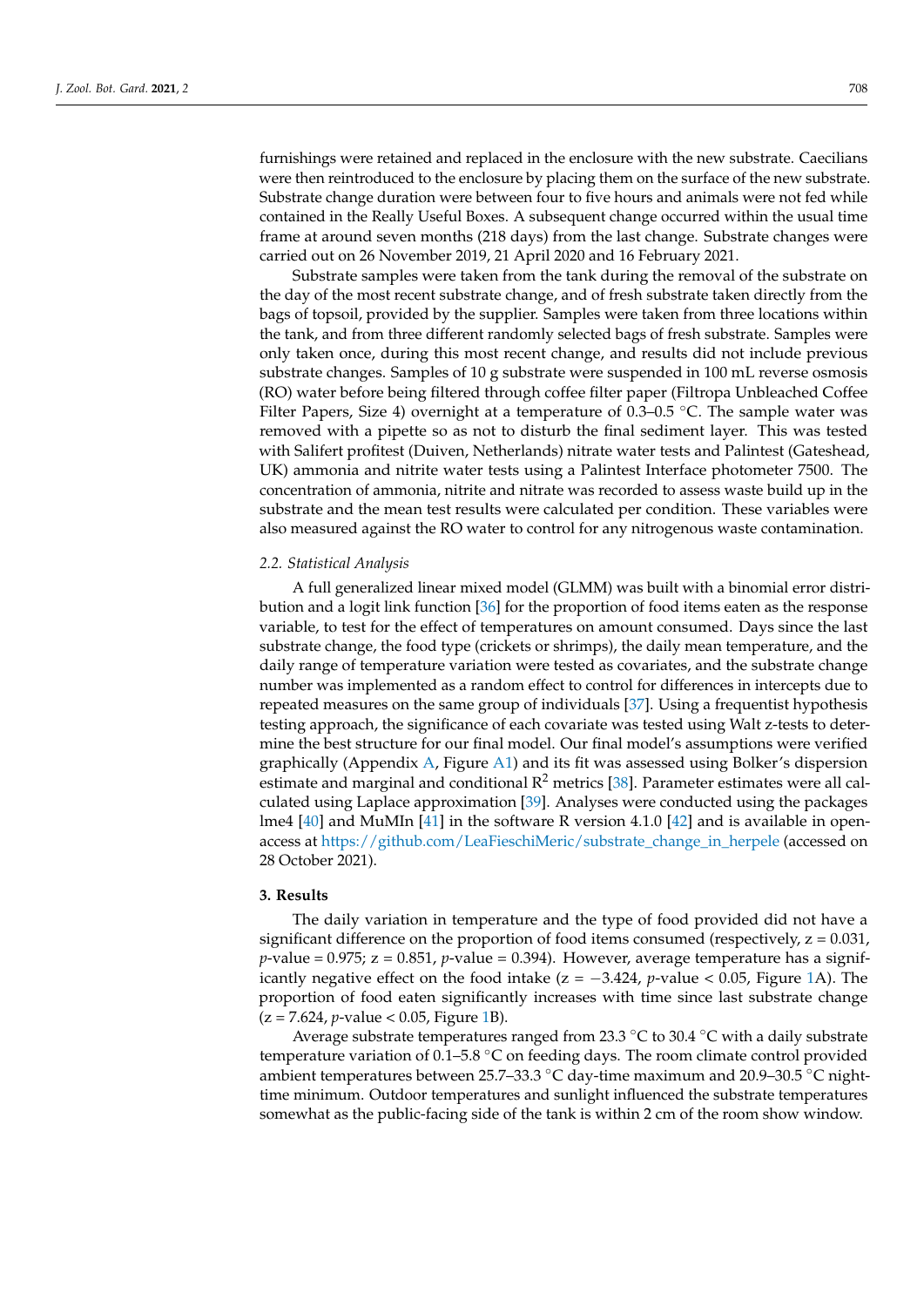<span id="page-5-0"></span>

Figure 1. Scatterplots of the proportion of food items eaten by captive Herpele squalostoma depending on the significant regression parameters: (A) the average substrate temperature and (B) the time since the substrate was last changed.

Our final model includes the time since last substrate change and the average temperature as covariates, and the substrate change number as a random effect. The graphical assessment of the residuals (Appendix [A,](#page-9-7) Figure [A1\)](#page-9-8) and the conditional  $\mathbb{R}^2$  (Table [1\)](#page-5-1) in our final model suggest an acceptable fit.

<span id="page-5-1"></span>Table 1. Regression parameters estimates on the log-odds scale, with their standard errors and z-values, for all covariates used in our final model, along with odds-ratios (OR) and confidence intervals given on the scale of the linear predictor. Model fit is acceptable according to the estimated measures of variance and dispersion. Model fit is acceptable according to the estimated measures of variance and dispersion.

| <b>Final Model</b>            | Estimate | Std. Error | z-Value  | <b>OR</b> | $2.5\%$ CI | 97.5% CI |
|-------------------------------|----------|------------|----------|-----------|------------|----------|
| <b>Parameter estimates</b>    |          |            |          |           |            |          |
| Intercept                     | 2.580    | 0.848      | 3.041    |           | 2.506      | 69.789   |
| Days since substrate change   | 0.004    | 0.0005     | 7.678    | 1.004     | 1.003      | 1.005    |
| Average substrate temperature | $-0.11$  | 0.032      | $-3.524$ | 0.896     | 0.838      | 0.951    |
| Model fit                     |          |            |          |           |            |          |
| $R^2$ marginal                | 0.453    |            |          |           |            |          |
| $R^2$ conditional             | 0.453    |            |          |           |            |          |
| Dispersion estimate $(Chi2)$  | 5.49     |            |          |           |            |          |

Every subsequent day after a substrate change, the proportion of food intake increases by 1.004, showing a cumulative increase of the proportion of food eaten over time after a substrate change. Conversely, for every 1  $°C$  increase in the substrate temperature the caecilians consume 1.11 times less food.

Tests for ammonia, nitrite, and nitrate  $(mg/L)$  were carried out for tank substrate at 218 days after a substrate change and for fresh substrate from three random bags of commercially bought topsoil (Table [2\)](#page-6-0). Water tests for the RO water used to suspend the mercially bought topsoil (Table 2). Water tests for the RO water used to suspend the subsubstrate samples showed a mean ammonia of 0 mg/L (N = 1), nitrite of 0.01 mg/L (N = 1) and mean aittate of 0 mg/L (N - 1) and mean nitrate of  $0 \text{ mg/L}$  (N = 1). at 218 days after a substrate change and for fresh substrate from three random bags of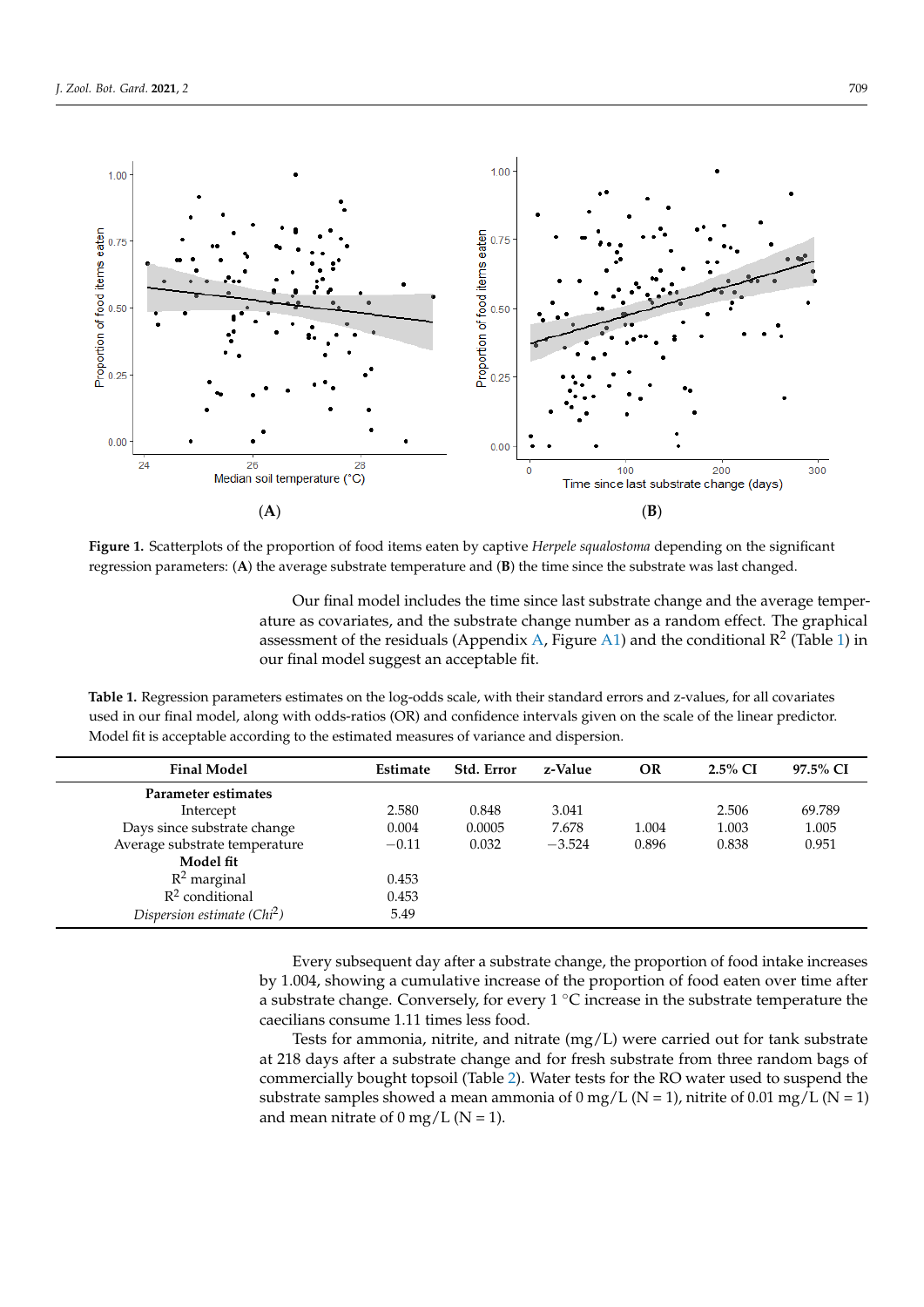|        | <b>Tank Substrate</b> |                        |                        | <b>Fresh Substrate</b> |                        |                        |  |
|--------|-----------------------|------------------------|------------------------|------------------------|------------------------|------------------------|--|
|        | Ammonia<br>mg/L       | <b>Nitrite</b><br>mg/L | <b>Nitrate</b><br>mg/L | Ammonia<br>mg/L        | <b>Nitrite</b><br>mg/L | <b>Nitrate</b><br>mg/L |  |
| Mean   | 0.03                  | 0.03                   |                        | 0.04                   | 0.06                   | 2.00                   |  |
| Median | 0.02                  | 0.03                   | 0                      |                        | 0.05                   | 2.00                   |  |
| Range  | $0 - 0.07$            | $0.02 - 0.04$          |                        | $0 - 0.12$             | $0.05 - 0.07$          | 2.00                   |  |
| N      | 3                     | 3                      |                        | 3                      | З                      | 3                      |  |

<span id="page-6-0"></span>**Table 2.** Concentrations of ammonia, nitrite and nitrate (mg/L) for tank substrate (at 218 days after the previous substrate change) and fresh substrate. Mean, median, range and N values are recorded.

Following the previous substrate change delayed by COVID mitigations and staff work demands, when removed from the enclosure all caecilians were considered healthy and increased in length and weight. Therefore, it is unlikely this prolonged period of an additional 2 months between changes had any visual detrimental effects.

#### **4. Discussion**

The complete destruction of the burrow systems of captive *Herpele squalostoma* in this study after a substrate change created an expected reduction in consumption due to the lack of accessibility to the surface and prey items left on the surface of the substrate (i.e., shrimp and crickets but not worms). However, this study shows that after the animals had re-built new burrow exits, consumption of the river shrimp and crickets remained reduced for an extended period. The exact timescale of the re-formation of burrow exits was not measured but anecdotally 1–2 exits were formed within a week and several exits ranging across at least half of the tank we made around 4–6 weeks after a substrate change occurred. This suggests that the disturbance from substrate changes did not only create short-term physical barriers to consumption but also longer-term psychological or behavioural barriers.

This species' natural history and the quantity of prey they typically consume in the wild is unknown. Therefore, low consumption is a relative term. In our study, we observe a large range of variation in the proportion of food eaten (we record values from 0 to 100% of offered items consumed) with a mean of 50% of offered items consumed. Indeed, these proportions are directly influenced by the total number of items offered, which varied greatly. There seems to be a plateau in the number of items eaten (maximum number of items eaten  $=$  38, although maximum number of items offered  $=$  54), corresponding to a mean of 9.4 items per individual. On average, 13.5 items were eaten in total, which corresponds to slightly more than 3 food items per individual. There was no trend in the number of items offered over time indicating that trends in consumption were not related to food increasing or decreasing over time. Future studies should use a fixed total number of food items proposed every day and try to determine typical food consumption per individual instead of in a group. Statistical tests confirm a significant effect of the length of time after a substrate change with percentage consumption with a cumulative increase over time post-disturbance. Daily variations in temperature did not significantly affect percentage of consumption. The average substrate temperatures did have a significant effect, with these individuals feeding less at higher temperatures.

The build-up of nitrogenous wastes in the substrate is one of the main concerns when providing adequate captive welfare and when determining the length between substrate changes in this species, because high levels of nitrogenous waste can have detrimental health effects for amphibians [\[43](#page-11-4)[,44\]](#page-11-5), such as increased mucous production, change in skin pigmentation as well as immunosuppression and increased vulnerability to disease [\[45\]](#page-11-6). Recommended nitrogenous waste concentrations for amphibians are <0.2 mg/L ammonia,  $\langle$ 1.0 mg/L nitrites and  $\langle$ 50 mg/L nitrates (both tank soil and fresh substrate in this study fall within these acceptable parameters) [\[46\]](#page-11-7).

The nitrogenous substrate tests indicate that there is a small difference between values between substrate 218 days after the previous change and fresh substrate. Therefore, to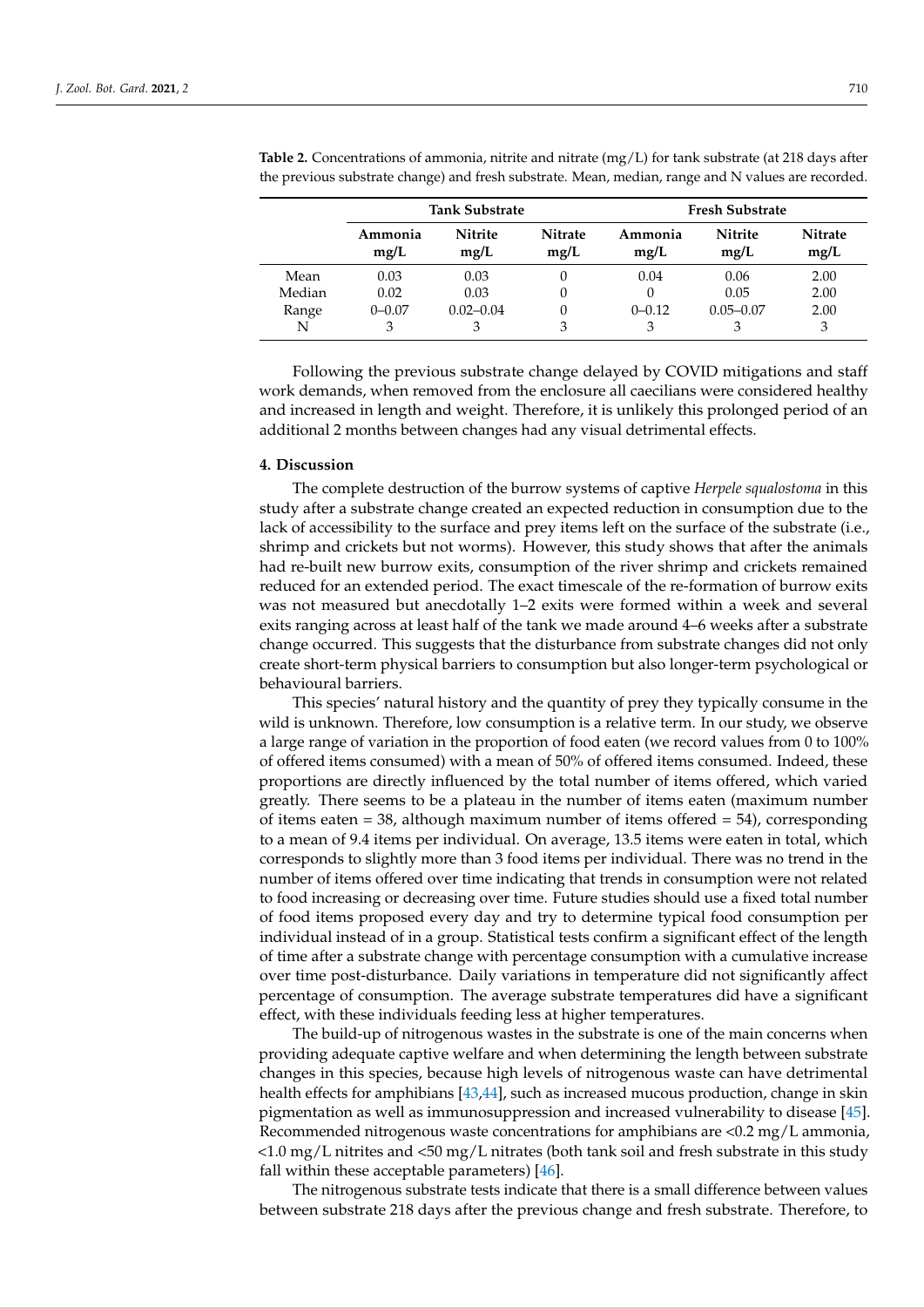reduce the disruptive effects of substrate changes, the frequency of substrate changes could be reduced in this captive group. Further experimentation needs to be carried out to determine the maximum time between changes before substrate quality becomes detrimental, but routine substrate tests could be used to inform substrate change frequency in the same way as is used as standard to inform aquarium water changes. In addition, the levels of nutrients in fresh, commercially bought topsoil is on average, slightly higher in all nitrogenous waste value concentrations. However, the concentration is also more variable between bags provided by suppliers, and the plants in this enclosure most likely reduced the build-up of nitrogenous waste and/or reduced the higher ammonia values from the fresh substrate [\[44\]](#page-11-5). Further experiments could be done to compare sparsely and heavily planted enclosures and the speed at which nitrogenous wastes build up over the same time periods. It is noted that some caecilians may favour and thrive in nutrient-rich substrates. For example, *Siphonops annulatus* is highly associated with organically rich, fertile, and humid soils in cabruca cacao plantations [\[17\]](#page-10-5). However, this preference for nutrient-rich microhabitats may be explained by humidity, temperature, or abundance of prey rather than nutrient richness, though cannot be confirmed. However, as the detrimental levels of nitrogenous waste for specifically caecilians are unknown and preference of soil richness varies between species, the natural history and wild habitat of each species should be considered when determining disturbance from substrate change frequency.

Some caecilian species might have (semi-) permanent burrow structures; therefore, the removal and disturbance of substrate could potentially be more detrimental to these species than those that do not have such permanent burrow structures [\[15](#page-10-6)[,47](#page-11-8)[,48\]](#page-11-9). *Boulengerula boulengeri,* for example, are more abundantly encountered during digging than during other sampling methods such as pitfall traps and visual surveys on the forest floor surface [\[49\]](#page-11-10), possibly suggesting the use of permanent burrows in a particular soil depth range [\[50\]](#page-11-11). However, the movement of this species between burrows and the frequency and duration of use is unknown to confirm whether these are permanently used. Some species may show large home areas such as *Gegeneophis ramaswamii* which have been shown to have large movements in and out of a sampled study area of 100  $m^2$  [\[15\]](#page-10-6). Other species are epigeic for at least some part of the time, for example ichthyophiids or scolecomorphids [\[48](#page-11-9)[,51\]](#page-11-12). Some caecilians may tolerate disturbed habitats; population densities of *B. taitanus* were greater in agricultural land than in forest [\[49\]](#page-11-10). The particular species' natural history is important to consider because disturbances in captivity to tunnels systems may have stronger welfare implications to some species over others.

Another variable that may also impact the determination of substrate change frequency is the preferred compression and hardness of the substrate [\[22\]](#page-10-23). Additionally, burrow permanence is likely dictated by soil type. The substrate is a basic factor in terrestrial caecilian husbandry; however, there is little data on preferences in the wild or in captivity [\[22\]](#page-10-23). For some species, it may be beneficial to have relatively frequent substrate changes if they prefer softer, less compacted substrate. Additionally, the composition of some softer substrates, such as wood pulp-based substrates like Megazorb Animal Bedding (Northern Crop Driers, Melbourne, York, UK) which has been used to house terrestrial caecilians [\[22](#page-10-23)[,25\]](#page-10-9), will decompose faster or allow for a faster build-up of nitrogenous wastes. Artificial paper-based substrates do not support live plant growth and accumulate bacterial growth much more rapidly [\[52\]](#page-11-13). The more rapid decomposition of some substrates again raises the dilemma of balancing the minimisation of disturbance and destruction of burrows against providing preferred substrate hardness or types and substrate chemical parameters. It has been noted that both *Geotrypetes seraphini* and *Microcaecilia unicolor* favoured Megazorb over coir in choice chambers [\[22](#page-10-23)[,25\]](#page-10-9).

There are several limitations to this study due to the lack of available knowledge on this species' natural history, the concealment of the usual behavioural indicators for assessing welfare due to their fossorial nature. Additionally, this study provides an indicator of group behaviour rather than individual behaviour; therefore, individual welfare cannot be assessed, and changes may not benefit all individuals equally [\[1\]](#page-9-0). Results may have skewed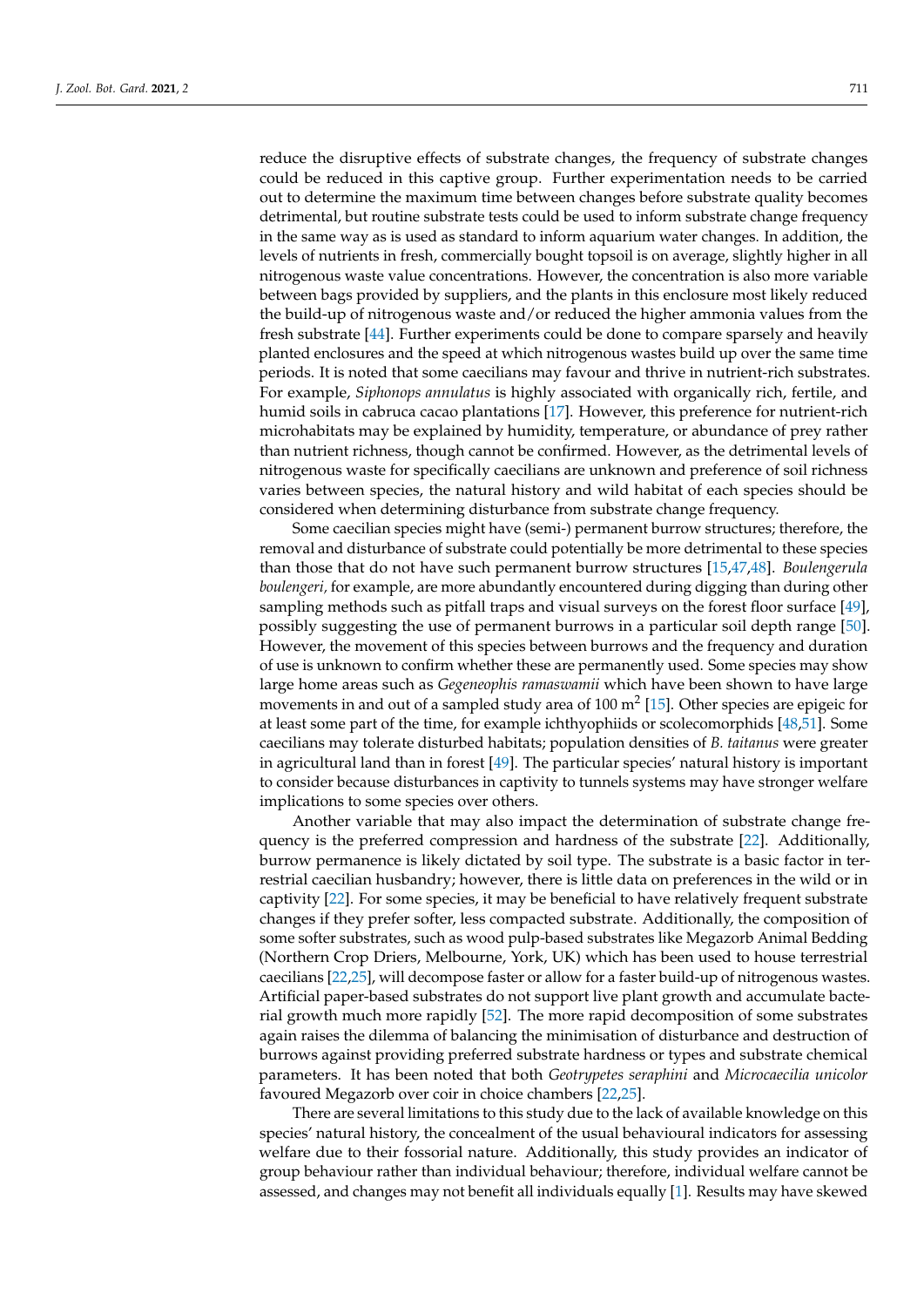if one individual behaved largely different than its counterparts. However, as the study animals have been housed as a group for a long period and because no known recorded measure of welfare is currently available for this species, or any other caecilian in captivity, tracking food consumption changes in relation to disturbance does provide a basis to assess welfare on a group level. Furthermore, the overdispersion and the moderate conditional  $\mathbb{R}^2$ of our model indicate that it does not capture all the variation observed in the data. Other untested factors could explain some of the variability in the proportion of food eaten in *H. squalostoma*, and the feeding response cannot be used alone to predict putative welfare state. Indeed, the total amount of food items given (which ranged from 12–54) and their changing distribution within the enclosure could have introduced variation into the data. Food was positioned near tunnel entrances/exits, but consumption may have been affected by the proximity of the caecilians to these positions and their activity under the surface. Additionally, other covariates that may have impacted percentage consumption, such as ambient air humidity, were not tested here.

Zoo legislation in the UK calls for the daily check of all animals under a zoo's care, without causing unnecessary stress or disturbance [\[2\]](#page-9-1). Due to the fossorial nature of *H. squalostoma,* there are limitations on how frequently the animals can be checked and in how activity and stress can be monitored and assessed remotely to aid in welfare assessment tools. More research is needed to learn about this rarely maintained species, but this study demonstrates that simple captive experiments can provide opportunities for evidence-based husbandry and to improve the knowledge and welfare provision in captive caecilians.

**Author Contributions:** Conceptualization, K.C.C., C.J.M. and B.T.; methodology, K.C.C., C.J.M. and B.T.; formal analysis, L.F.-M.; investigation, K.C.C.; data curation, K.C.C. and F.S.; writing—original draft preparation, K.C.C. and L.F.-M.; writing—review and editing, D.J.G., K.C.C., F.S., B.T. and M.W.; supervision, B.T. and C.J.M.; project administration, K.C.C. All authors have read and agreed to the published version of the manuscript.

**Funding:** This research received no external funding.

**Institutional Review Board Statement:** Ethical review and approval were waived for this study, due to only naturally occurring behaviours being recorded during routine husbandry.

**Informed Consent Statement:** Not applicable.

**Data Availability Statement:** Analyses are availablein open-access at[https://github.com/LeaFieschiMeric/](https://github.com/LeaFieschiMeric/substrate_change_in_herpele) [substrate\\_change\\_in\\_herpele](https://github.com/LeaFieschiMeric/substrate_change_in_herpele) (accessed on 1 December 2021).

**Acknowledgments:** We thank all members of the Herpetology team at ZSL London Zoo who assisted in the husbandry of the animals in this work and inputted into the data collection; in addition to the authors, Daniel Kane, Joe Capon, Unnar Ævarsson and Charlotte Ellis, and to Lewis Rowden for support in internal administration processes.

**Conflicts of Interest:** The authors declare no conflict of interest.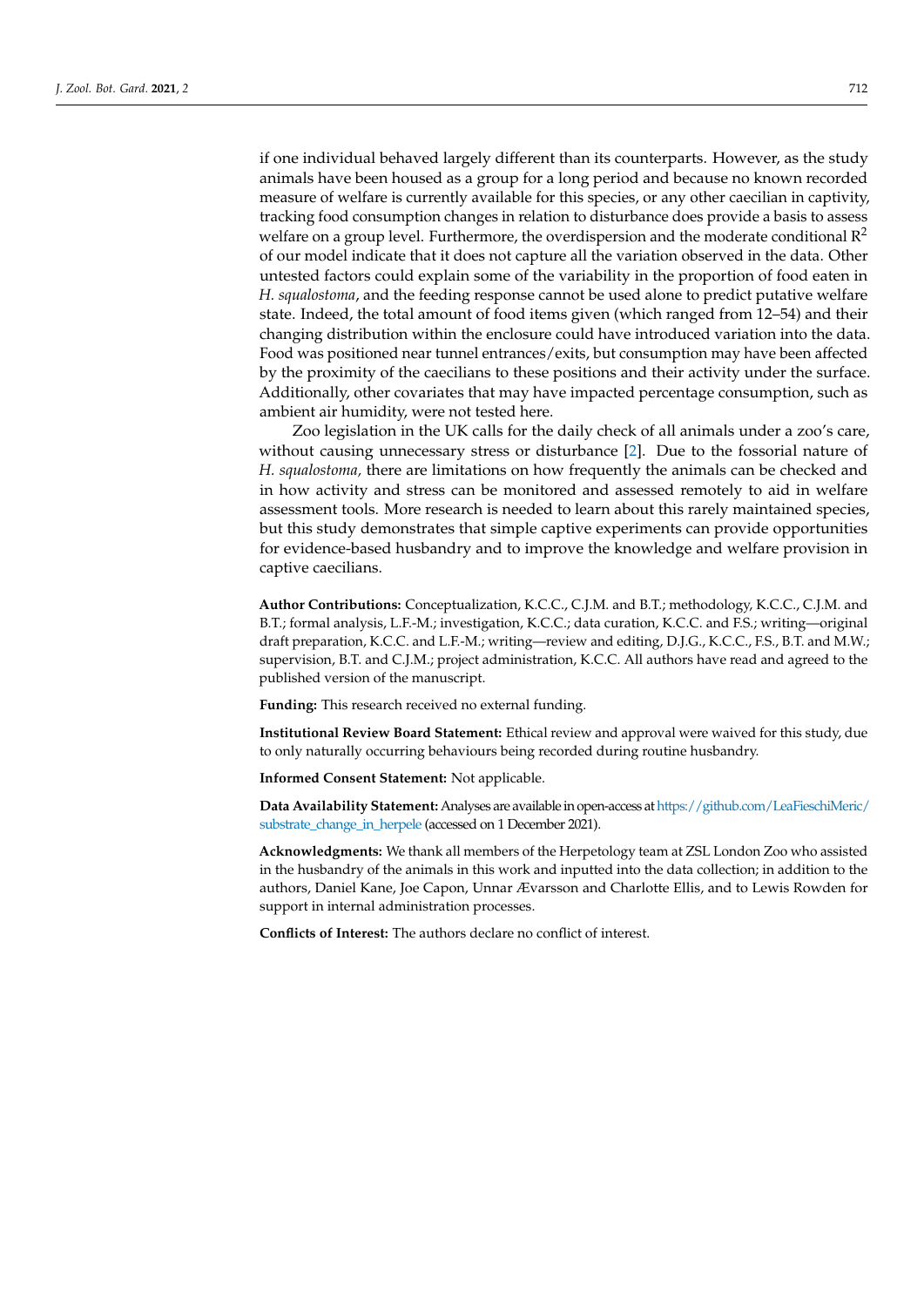#### <span id="page-9-8"></span><span id="page-9-7"></span>**Appendix A**



**Figure A1.** Graphical check of the final model' assumptions using Pearson's residuals against (**A**) fitted values and against the two covariates -the time since the last substrate change  $(B)$  and the median temperature  $(C)$  and  $QC$ -plot of the residuals (D). The absence of pattern suggests that assumptions of homoscedasticity and normality of model residuals are verified. **Figure A1.** Graphical check of the final model' assumptions using Pearson's residuals against (**A**) fitted values and against

## verified. **References**

- <span id="page-9-0"></span>**References**  1. Whitham, J.C.; Wielebnowski, N. New directions for zoo animal welfare science. *Appl. Anim. Behav. Sci.* **2013**, *147*, 247–260. [\[CrossRef\]](http://doi.org/10.1016/j.applanim.2013.02.004)
- <span id="page-9-1"></span>2. Department of the Environment, Transport and the Regions. Secretary of State's Standards of Modern Zoo Practice; Department of 2. Department of the Environment, Transport and the Regions. *Secretary of State's Standards of Modern Zoo Practice*; Department of the Environment, Transport and the Regions: London, UK, 2012.
- <span id="page-9-2"></span>the Environment, Transport and the Regions: London, UK, 2012. 3. Van Waeyenberge, J.; Aerts, J.; Hellebuyck, T.; Pasmans, F.; Martel, A. Stress in wild and captive snakes: Quantification, effects and the importance of management. Vlaams Diergeneeskd. Tijdschr. 2018, 87, 59–65. [\[CrossRef\]](http://doi.org/10.21825/vdt.v87i2.16082)
- <span id="page-9-3"></span>and the importance of management. *Vanishes Diergeneeskad. Tijdschrijfte management. Vlaams Die Cabou CD* Man investige mathods for m 4. Narayan, E.J.; Forsburg, Z.R.; Davis, D.R.; Gabor, C.R. Non-invasive methods for measuring and monitoring stress physiology in<br>impariled emphibions. Frant. Esel. Engl. 2010. 7. 421. [CrearBef] imperiled amphibians. *Front. Ecol. Evol.* **2019**, *7*, 431. [\[CrossRef\]](http://doi.org/10.3389/fevo.2019.00431)
- <span id="page-9-4"></span>in imperiled amphibians. *Front. Ecol. Evol.* **2019**, *7*, 431. 5. Morgan, K.N.; Tromborg, C.T. Sources of stress in captivity. *Appl. Anim. Behav. Sci.* **2007**, *102*, 262–302. [\[CrossRef\]](http://doi.org/10.1016/j.applanim.2006.05.032)
- 5. Morgan, K.N.; Tromborg, C.T. Sources of stress in captivity. *Appl. Anim. Behav. Sci.* **2007**, *102*, 262–302. 6. Warwick, C.; Arena, P.; Lindley, S.; Jessop, M.; Steedman, C. Assessing reptile welfare using behavioural criteria. Practice 2013, 35,<br>122 121 [Green] of l 123–131. [\[CrossRef\]](http://doi.org/10.1136/inp.f1197)
- *35*, 123–131. 7. Hossie, T.J.; Ferland-Raymond, B.; Burness, G.; Murray, D.L. Morphological and behavioural responses of frog tadpoles to perceived predation risk: A possible role for corticosterone mediation? *Ecoscience* 2010, 17, 100–108. [\[CrossRef\]](http://doi.org/10.2980/17-1-3312)
- <span id="page-9-5"></span>ceived predation risk: A possible role for corticosterone mediation? *Ecoscience* **2010**, *17*, 100–108. 8. Woody, S.M.; Santymire, R.M.; Cronin, K.A. Posture as a Non-Invasive Indicator of Arousal in American Toads (Anaxyrus<br>curvicause), L.Zool, Pet. Card. 2021, 2, 1, 0, [Cross Pet] *americanus*). *J. Zool. Bot. Gard.* **2021**, *2*, 1–9. [\[CrossRef\]](http://doi.org/10.3390/jzbg2010001)
- <span id="page-9-6"></span>*americanus*). *J. Zool. Bot. Gard.* **2021**, *2*, 1–9. 9. Benn, A.L.; McLelland, D.J.; Whittaker, A.L. A review of welfare assessment methods in reptiles, and preliminary application of  $\mu_{\text{max}}$ ,  $\mu_{\text{max}}$ ,  $\mu_{\text{max}}$ ,  $\mu_{\text{max}}$ ,  $\mu_{\text{max}}$ ,  $\mu_{\text{max}}$ ,  $\mu_{\text{max}}$ ,  $\mu_{\text{max}}$ ,  $\mu_{\text{max}}$ ,  $\mu_{\text{max}}$ ,  $\mu_{\text{max}}$ ,  $\mu_{\text{max}}$ ,  $\mu_{\text{max}}$ ,  $\mu_{\text{max}}$ ,  $\mu_{\text{max}}$ ,  $\mu_{\text{max}}$ ,  $\mu_{\text{max}}$ ,  $\mu_{\text{max}}$ ,  $\mu_{\$ the welfare quality® protocol to the pygmy blue-tongue skink, Tiliqua adelaidensis, using animal-based measures. Animals 2019, 9, 27 [CrossBefl **2019**, *9*, 27. 27. [\[CrossRef\]](http://doi.org/10.3390/ani9010027)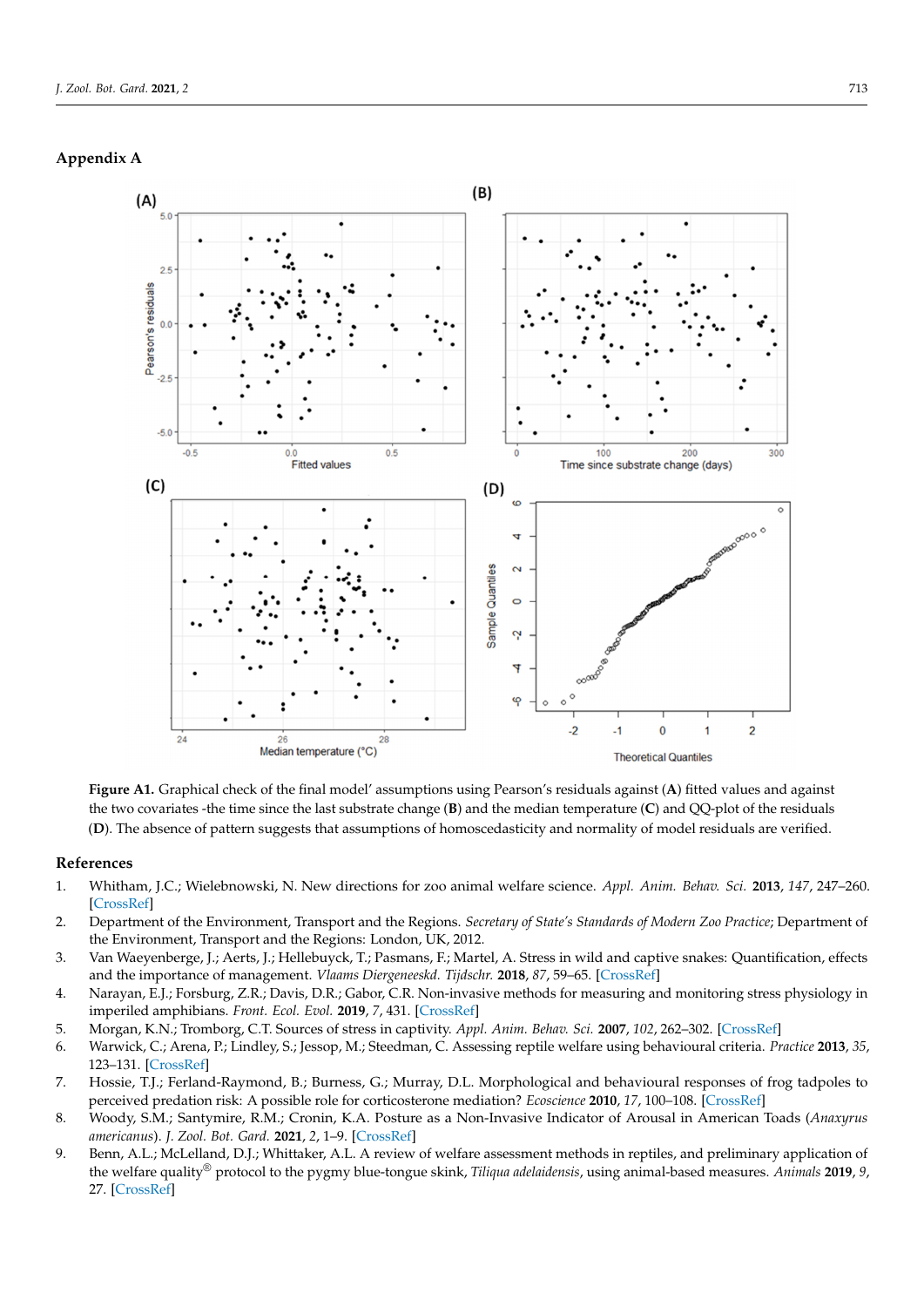- <span id="page-10-0"></span>10. Frost, D.R. *Amphibian Species of the World: An Online Reference*; Version 6.1; American Museum of Natural History: New York, NY, USA, 2021. Available online: <https://amphibiansoftheworld.amnh.org/index.php> (accessed on 17 August 2021). [\[CrossRef\]](http://doi.org/10.5531/db.vz.0001)
- <span id="page-10-1"></span>11. Species360. 2021. Available online: <www.Species360.org> (accessed on 15 August 2021).
- <span id="page-10-2"></span>12. Gower, D.J.; Wilkinson, M. The conservation biology of caecilians. *Conserv. Biol.* **2005**, *19*, 45–55. [\[CrossRef\]](http://doi.org/10.1111/j.1523-1739.2005.00589.x)
- <span id="page-10-3"></span>13. Tapley, B.; Michaels, C.J.; Gower, D.J.; Wilkinson, M. The use of visible implant elastomer to permanently identify caecilians (Amphibia: Gymnophiona). *Herpetol. Bull.* **2019**, *150*. [\[CrossRef\]](http://doi.org/10.33256/hb150.1822)
- <span id="page-10-4"></span>14. Lavelle, P.; Bignell, D.; Lepage, M.; Wolters, V.; Roger, P.A.; Ineson, P.O.W.H.; Heal, O.W.; Dhillion, S. Soil function in a changing world: The role of invertebrate ecosystem engineers. *Eur. J. Soil Biol.* **1997**, *33*, 159–193.
- <span id="page-10-6"></span>15. Measey, G.J.; Gower, D.J.; Oommen, O.V.; Wilkinson, M. A mark–recapture study of the caecilian amphibian *Gegeneophis ramaswamii* (Amphibia: Gymnophiona: Caeciliidae) in southern India. *J. Zool.* **2003**, *261*, 129–133. [\[CrossRef\]](http://doi.org/10.1017/S0952836903004011)
- 16. Jones, D.T.; Loader, S.P.; Gower, D.J. Trophic ecology of East African caecilians (Amphibia: Gymnophiona), and their impact on forest soil invertebrates. *J. Zool.* **2006**, *269*, 117–126. [\[CrossRef\]](http://doi.org/10.1111/j.1469-7998.2006.00045.x)
- <span id="page-10-5"></span>17. Jared, C.; Antoniazzi, M.M.; Wilkinson, M.; Delabie, J.H. Conservation of the caecilian *Siphonops annulatus* (Amphibia, Gymnophiona) in Brazilian cacao plantations: A successful relationship between a fossorial animal and an agrosystem. *Agrotrópica* **2015**, *27*, 233–238. [\[CrossRef\]](http://doi.org/10.21757/0103-3816.2015v27n3p233-238)
- <span id="page-10-7"></span>18. Bonnet, X.; Shine, R.; Lourdais, O. Taxonomic chauvinism. *Trends Ecol. Evol.* **2002**, *17*, 1–3. [\[CrossRef\]](http://doi.org/10.1016/S0169-5347(01)02381-3)
- <span id="page-10-8"></span>19. O'Reilly, J.C. Feeding in caecilians. In *Feeding: Form, Function and Evolution in Tetrapod Vertebrates*; Elsevier: Amsterdam, The Netherlands, 2000; pp. 149–166.
- <span id="page-10-11"></span>20. Wilkinson, M.; Müller, H.; Gower, D.J. On *Herpele multiplicata* (Amphibia: Gymnophiona: Caeciliidae). *Afr. J. Hepatol.* **2003**, *52*, 119–122.
- 21. Maddock, S.T.; Lewis, C.J.; Wilkinson, M.; Day, J.J.; Morel, C.; Kouete, M.; Gower, D.T. Non-lethal DNA sampling for caecilian amphibians. *Herpetol. J.* **2014**, *24*, 255–260.
- <span id="page-10-23"></span>22. Tapley, B.; Bryant, Z.; Grant, S.; Kother, G.; Feltrer, Y.; Masters, N.; Strike, T.; Gill, I.; Wilkinson, M.; Gower, D.J. Towards evidence-based husbandry for caecilian amphibians: Substrate preference in *Geotrypetes seraphini* (Amphibia: Gymnophiona: Dermophiidae). *Herpetol. Bull.* **2014**, *129*, 15–18.
- 23. Rendle, M.E.; Tapley, B.; Perkins, M.; Bittencourt-Silva, G.; Gower, D.J.; Wilkinson, M. Itraconazole treatment of *Batrachochytrium dendrobatidis* (Bd) infection in captive caecilians (Amphibia: Gymnophiona) and the first case of Bd in a wild neotropical caecilian. *J. Zoo Aquar. Res.* **2015**, *3*, 137–140.
- 24. Flach, E.J.; Feltrer, Y.; Gower, D.J.; Jayson, S.; Michaels, C.J.; Pocknell, A.; Rivers, S.; Perkins, M.; Rendle, M.E.; Stidworthy, M.F.; et al. Postmortem findings in eight species of captive caecilian (Amphibia: Gymnophiona) over a ten-year period. *J. Zoo Wildl. Med.* **2020**, *50*, 79–890. [\[CrossRef\]](http://doi.org/10.1638/2019-0047)
- <span id="page-10-9"></span>25. Whatley, C.; Tapley, B.; Michaels, C.J. Substrate preference in the fossorial caecilian *Microcaecila unicolor* (Amphibia: Gymnophiona, Siphonopidae). *Herpetol. Bull.* **2020**, *152*, 18–20. [\[CrossRef\]](http://doi.org/10.33256/152.1820)
- <span id="page-10-10"></span>26. IUCN SSC Amphibian Specialist Group. *Herpele squalostoma*. The IUCN Red List of Threatened Species 2018: E.T59565A16958011. Available online: <https://doi.org/10.2305/IUCN.UK.2018-1.RLTS.T59565A16958011.en> (accessed on 1 August 2021).
- <span id="page-10-12"></span>27. Wilkinson, M.; Sherratt, E.; Starace, F.; Gower, D.J. A new species of skin-feeding caecilian and the first report of reproductive mode in *Microcaecilia* (Amphibia: Gymnophiona: Siphonopidae). *PLoS ONE* **2013**, *8*, e57756. [\[CrossRef\]](http://doi.org/10.1371/journal.pone.0057756) [\[PubMed\]](http://www.ncbi.nlm.nih.gov/pubmed/23483926)
- <span id="page-10-13"></span>28. Kouete, M.T.; Ndeme, E.S.; Gower, D.J. Further observations of reproduction and confirmation of oviparity in *Herpele squalostoma* (Stutchbury, 1836) (Amphibia: Gymnophiona: Herpelidae). *Herpetol. Notes* **2013**, *6*, 583–586.
- <span id="page-10-14"></span>29. Michaels, C.J.; Gini, B.F.; Preziosi, R.F. The importance of natural history and species-specific approaches in amphibian ex-situ conservation. *Herpetol. J.* **2014**, *24*, 135–145.
- <span id="page-10-15"></span>30. Channing, A.; Rödel, M.O. *Field Guide to the Frogs & Other Amphibians of Africa*; Penguin Random House: Cape Town, South Africa, 2019.
- 31. Kouete, M.T.; Wilkinson, M.; Gower, D.J. First reproductive observations for Herpele Peters, 1880 (Amphibia: Gymnophiona: Herpelidae): Evidence of extended parental care and maternal dermatophagy in H. squalostoma (Stutchbury, 1836). *Int. Sch. Res. Notices* **2012**, *2012*, 1–8. [\[CrossRef\]](http://doi.org/10.5402/2012/269690)
- <span id="page-10-16"></span>32. Kupfer, A.; Maxwell, E.; Reinhard, S.; Kuehnel, S. The evolution of parental investment in caecilian amphibians: A comparative approach. *Biol. J. Linn. Soc.* **2016**, *119*, 4–14. [\[CrossRef\]](http://doi.org/10.1111/bij.12805)
- <span id="page-10-17"></span>33. Measey, G.J.; Gower, D.J.; Oommen, O.V.; Wilkinson, M. A subterranean generalist predator: Diet of the soil-dwelling caecilian *Gegeneophis ramaswamii* (Amphibia; Gymnophiona; Caeciliidae) in southern India. *C. R. Biol.* **2004**, *327*, 65–76. [\[CrossRef\]](http://doi.org/10.1016/j.crvi.2003.11.001) [\[PubMed\]](http://www.ncbi.nlm.nih.gov/pubmed/15015756)
- <span id="page-10-18"></span>34. Kouete, M.T.; Blackburn, D.C. Dietary partitioning in two co-occurring caecilian species (*Geotrypetes seraphini* and *Herpele squalostoma*) in Central Africa. *Integr. Org. Biol.* **2020**, *2*, obz035. [\[CrossRef\]](http://doi.org/10.1093/iob/obz035)
- <span id="page-10-19"></span>35. ImageJ. Image Processing and Analysis in Java. Available online: <https://imagej.nih.gov/ij/> (accessed on 16 August 2021).
- <span id="page-10-20"></span>36. Bolker, B.M.; Brooks, M.E.; Clark, C.J.; Geange, S.W.; Poulsen, J.R.; Stevens, M.H.H.; White, J.S.S. Generalized linear mixed models: A practical guide for ecology and evolution. *Trends Ecol. Evol.* **2009**, *24*, 127–135. [\[CrossRef\]](http://doi.org/10.1016/j.tree.2008.10.008)
- <span id="page-10-21"></span>37. Millar, R.B.; Anderson, M.J. Remedies for pseudoreplication. *Fish. Res.* **2004**, *70*, 397–407. [\[CrossRef\]](http://doi.org/10.1016/j.fishres.2004.08.016)
- <span id="page-10-22"></span>38. Johnson, P.C. Extension of Nakagawa & Schielzeth's R2GLMM to random slopes models. *Methods Ecol. Evol.* **2014**, *5*, 944–946. [\[PubMed\]](http://www.ncbi.nlm.nih.gov/pubmed/25810896)